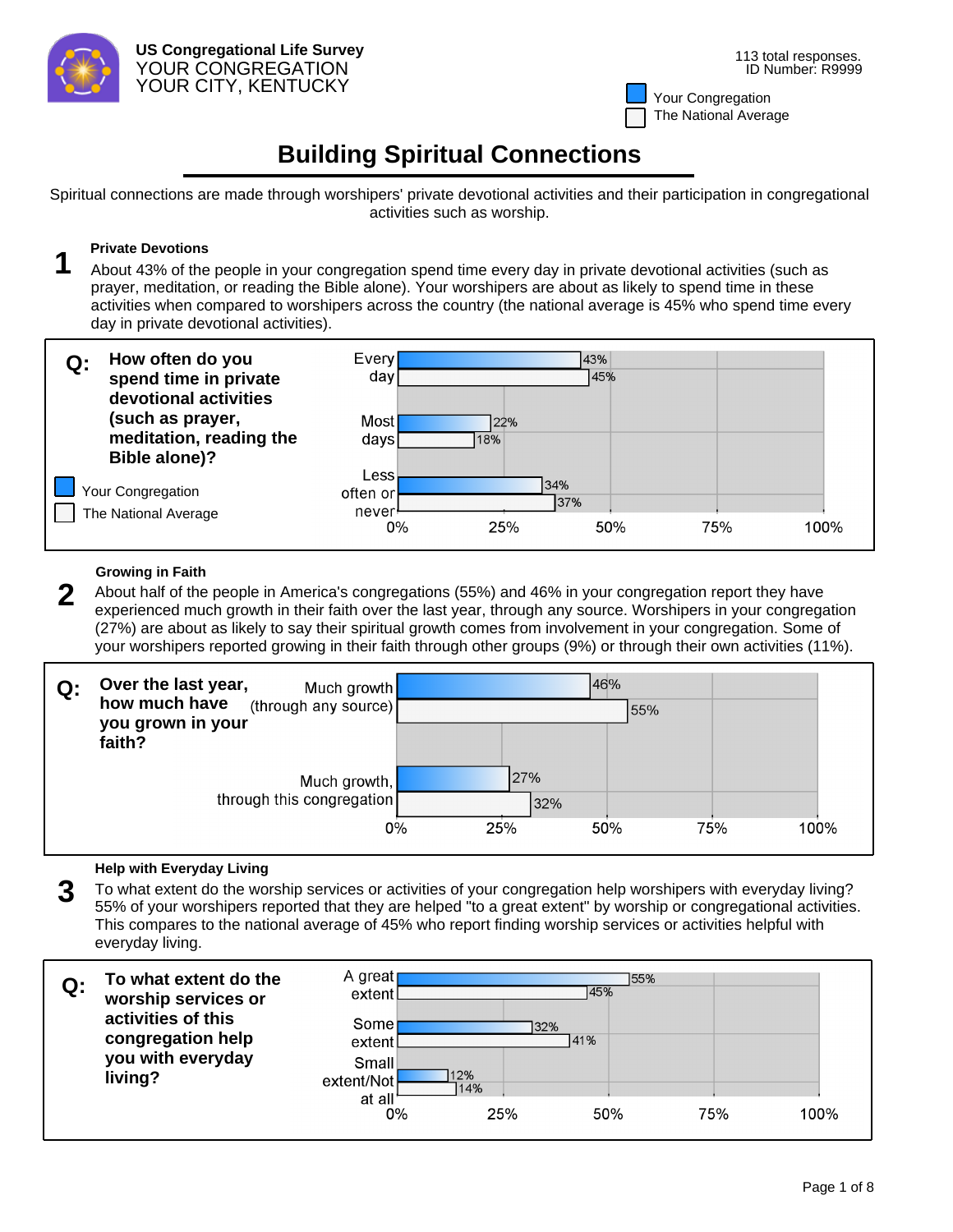

| Your Congregation    |
|----------------------|
| The National Average |

### **Meeting Spiritual Needs**

**4** Like the majority of worshipers in the U.S., 85% of your worshipers feel that your congregation meets their spiritual needs. Across the U.S., 83% of worshipers feel this way.

| Q: | My spiritual needs are<br>being met in this  | Agree/         |     |     |     | 85%  |
|----|----------------------------------------------|----------------|-----|-----|-----|------|
|    | congregation. (% who<br>"agree" or "strongly | Strongly Agree |     |     |     | 83%  |
|    | agree")                                      | 0%             | 25% | 50% | 75% | 100% |

### **Worship Experiences**

**5** Meaningful worship experiences are central for most congregations and their members. In your congregation, the largest number of worshipers "usually" or "always" experience joy during worship. Fortunately, the smallest percentage of worshipers "usually" or "always" experience frustration.

# **Q: How often do you experience the following during worship services at this congregation? (% who say ''always'' or ''usually'')**



### **Making Music**

**6** Worshipers in your congregation prefer the following styles of music in congregational worship: traditional hymns (62%), music from a variety of cultures (31%), and classical music (28%). Across the country, worshipers reported the following preferences most often: traditional hymns (60%), praise music or choruses (33%), and contemporary hymns (25%).

# **Q: While you may value many different styles of music, which of the following do you prefer in worship? (Mark up to two.) Responses for your congregation:**

| <b>Traditional hymns</b>         | 62%        | Gospel music                      | 14% |
|----------------------------------|------------|-----------------------------------|-----|
| Music from a variety of cultures | 31%        | <b>Praise music or choruses</b>   | 7%  |
| <b>Classical music</b>           | <b>28%</b> | Sung responsorial psalms          | 5%  |
| Contemporary hymns               | 26%        | Other contemporary music or songs | 5%  |
| Contemplative chants             | 14%        | No music                          | 0%  |

# **Making the Connections**

Review the six spiritual connections in your congregation and consider these discovery questions for group discussion:

- \* What are your congregation's strengths in nurturing the spiritual lives of those who attend here?
- What faith connections require new wiring?
- What can your congregation offer to meet the spiritual needs of those who are not attending worship anywhere?
- How can your congregation build on its spiritual strengths?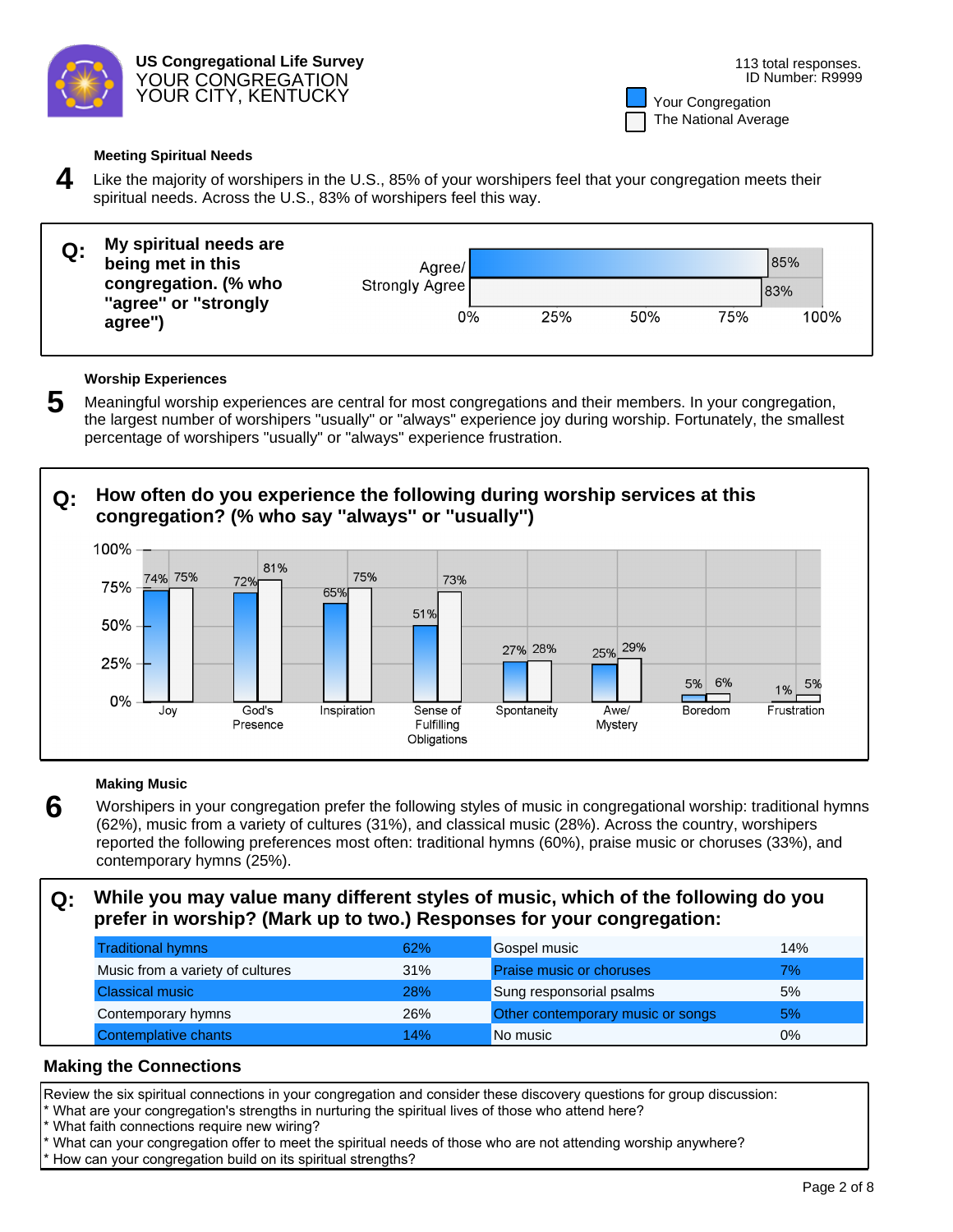

# **Building Inside Connections**

Worshipers connect with others in the congregation through group activities (such as church school, prayer and study groups, and fellowships or clubs), serving in leadership roles, and financial support.

**1** Involving Worshipers<br>**1** How are worshipers involved in your congregation? Overall, 68% of your worshipers join in small group activities. Several take part in group activities like Sunday school, church school, or Sabbath school (36%); prayer, discussion, or Bible study groups (25%); or fellowships, clubs, or other social groups (40%). Your congregation's percentage is higher than the national average where 46% engage in some small group activity.



**2** Involving Leaders<br>**2** How many worshipers serve in leadership roles in your congregation? 56% hold at least one leadership position in your congregation (such as governing board, committee, choir or usher, church, etc.). About 38% of worshipers across the U.S. serve as leaders.



**3** Belonging Here<br>**3** Do worshipers in your congregation feel like they belong? 81% report a strong sense of belonging to your congregation, which is about the same as in the typical congregation. 43% in your congregation said this sense of belonging has been growing and 38% said it is steady or declining.

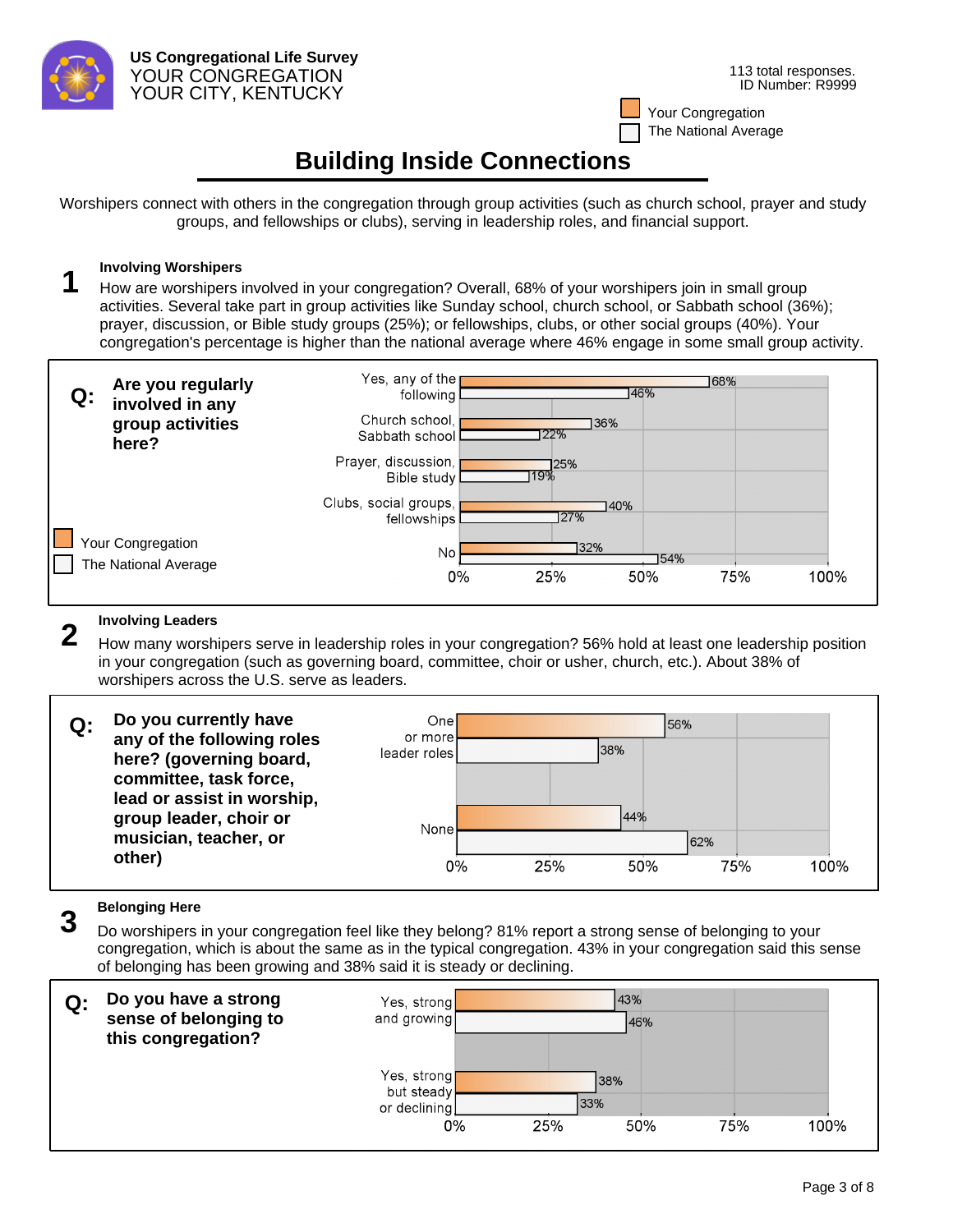

**Making Friends**<br>Are worshipers developing friendships with others in the congregation? About 73% of your worshipers say some or all of their close friends attend there. This is not typical of the national picture where 67% of worshipers say they have some close friends in their congregation.

| Q: | Do you have<br>any close | Yes, some or all<br>of my close friends |     |     | 73% |      |
|----|--------------------------|-----------------------------------------|-----|-----|-----|------|
|    | friends in this          | attend here                             |     |     | 67% |      |
|    | congregation?            | 0%                                      | 25% | 50% | 75% | 100% |

**Giving 5** Financial support connects people to the congregation and its mission. In your congregation, 86% make financial contributions including 16% who regularly give 10% or more of their net income to your congregation. Nationally, 93% of worshipers make financial contributions, and 19% give 10% or more of their net income.



**6** Being a Team<br>**6** Do worshipers feel there is a connection between leaders and worshipers in your congregation? Nearly all worshipers in your congregation (91%) agree with the statement "In general, there is a good match between our congregation and our minister, pastor, or priest." Across all worshipers in the U.S., about 84% agree with this statement.

| Q: | Do you agree or<br>disagree: "In general,<br>there is a good match                     | Agree/<br>Strongly Agree |     |     |     | 91%<br>184% |
|----|----------------------------------------------------------------------------------------|--------------------------|-----|-----|-----|-------------|
|    | between our minister,<br>pastor, or priest"? (%<br>who "agree" or "strongly<br>agree") | 0%                       | 25% | 50% | 75% | 100%        |

# **Making the Connections**

Review the six inside connections in your congregation and consider these discovery questions for group discussion: \*What are your congregation's strengths in this area? \*What connections inside your walls need attention and maintenance? \*How can your congregation build on its relationship strengths?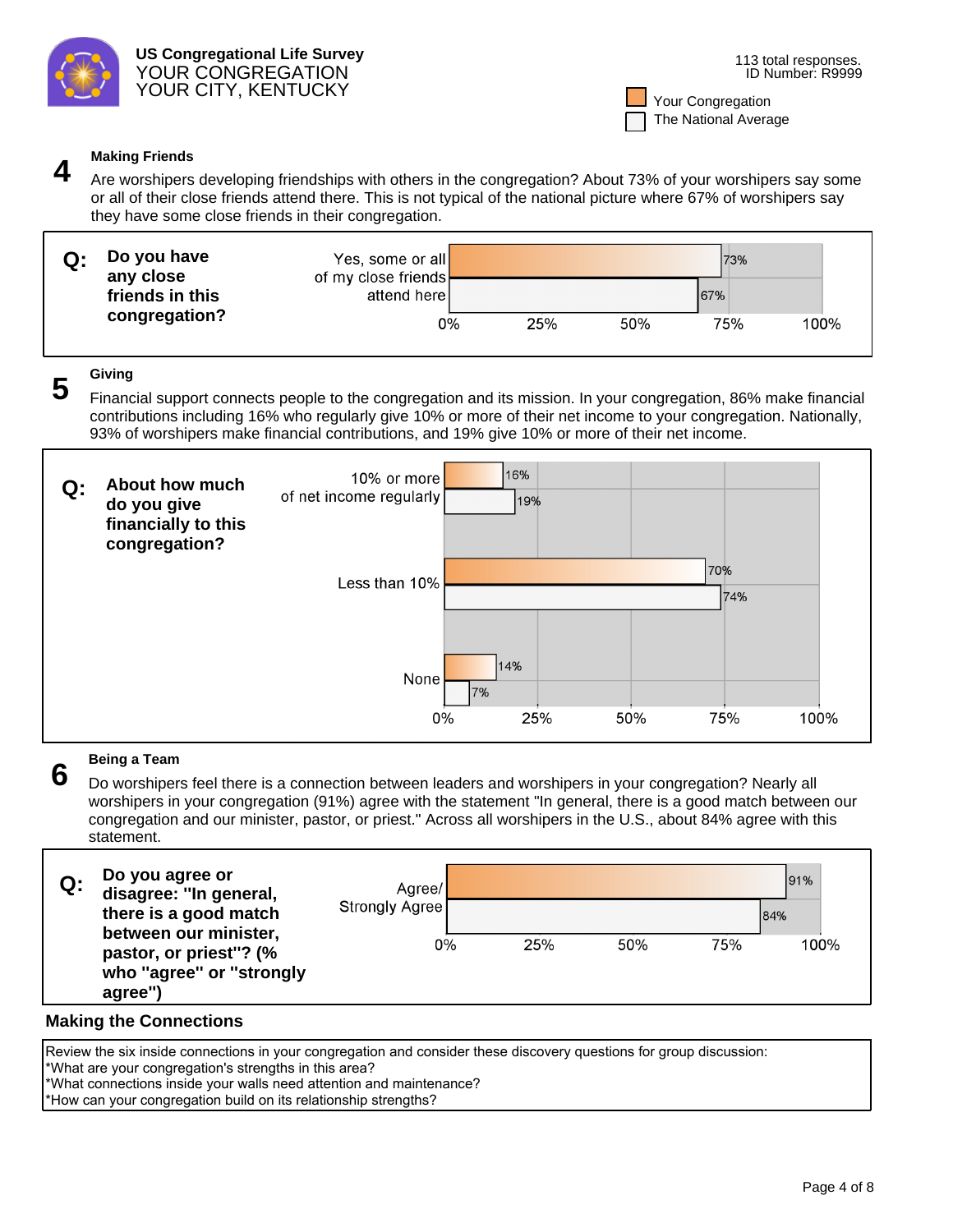

# **Building Outside Connections**

How does your congregation connect to the community and non-members? Outside Connections consist of inviting others to attend, caring for neighbors, and welcoming new people.

**1** Inviting Others<br>**1** Do your worshipers invite others to attend worship services? In the past 12 months, 50% invited a friend or relative who does not attend a congregation to your worship services. This is about the same as the average congregation where 46% asked someone to attend worship services.

| Q: | Would you be prepared<br>to invite to a worship   | Yes, and did so<br>in the last |     | 50% |     |      |
|----|---------------------------------------------------|--------------------------------|-----|-----|-----|------|
|    | service here any of your<br>friends and relatives | 12 months                      |     | 46% |     |      |
|    | who do not now go to<br>church?                   | 0%                             | 25% | 50% | 75% | 100% |

**2** Reaching Out<br>2 How many worshipers contribute to your congregation's outreach or evangelism efforts? In your congregation, 10% join in these types of activities to reach out to the wider community. This percentage is similar to the national picture where 13% report being involved in evangelism or outreach activities.

| Do you regularly take<br>part in any activities of             | Yes, in evangelism<br>or outreach. | 10%        |     |
|----------------------------------------------------------------|------------------------------------|------------|-----|
| this congregation that<br>reach out to the wider<br>community? | activities<br>0%                   | 13%<br>25% | 50% |
|                                                                |                                    |            |     |

**3 Pour Congregation's Inviting Activities**<br>**3** From a list of 14 possible activities, a typical congregation reports using 6 strategies to reach out to non-members in the previous year. The most common strategies are: Your congregation listed no outreach strategies.

**4** Serving the Community<br>A Are your worshipers involved in any community service, social justice, or advocacy activities? 72% of your worshipers take part in service or advocacy activities. Several join in community service activities organized through your congregation (45% in your congregation take part in such groups). Many of your worshipers (63%) participate in social service or advocacy groups not connected to your congregation. This is greater than the national average for all U.S. worshipers where 18% overall get involved in service or advocacy through their congregation, and 29% serve their communities through groups not connected to their congregation.

| Q: | Are you involved<br>in any                  | Yes, any of the<br>following                              |     | 37%  |     | 72% |      |
|----|---------------------------------------------|-----------------------------------------------------------|-----|------|-----|-----|------|
|    | community<br>service, social<br>service, or | Yes, through activities<br>of this congregation           | 18% | 145% |     |     |      |
|    | advocacy<br>groups?                         | Yes, through groups not<br>connected to this congregation |     | 29%  | 63% |     |      |
|    |                                             | 0%                                                        | 25% | 50%  |     | 75% | 100% |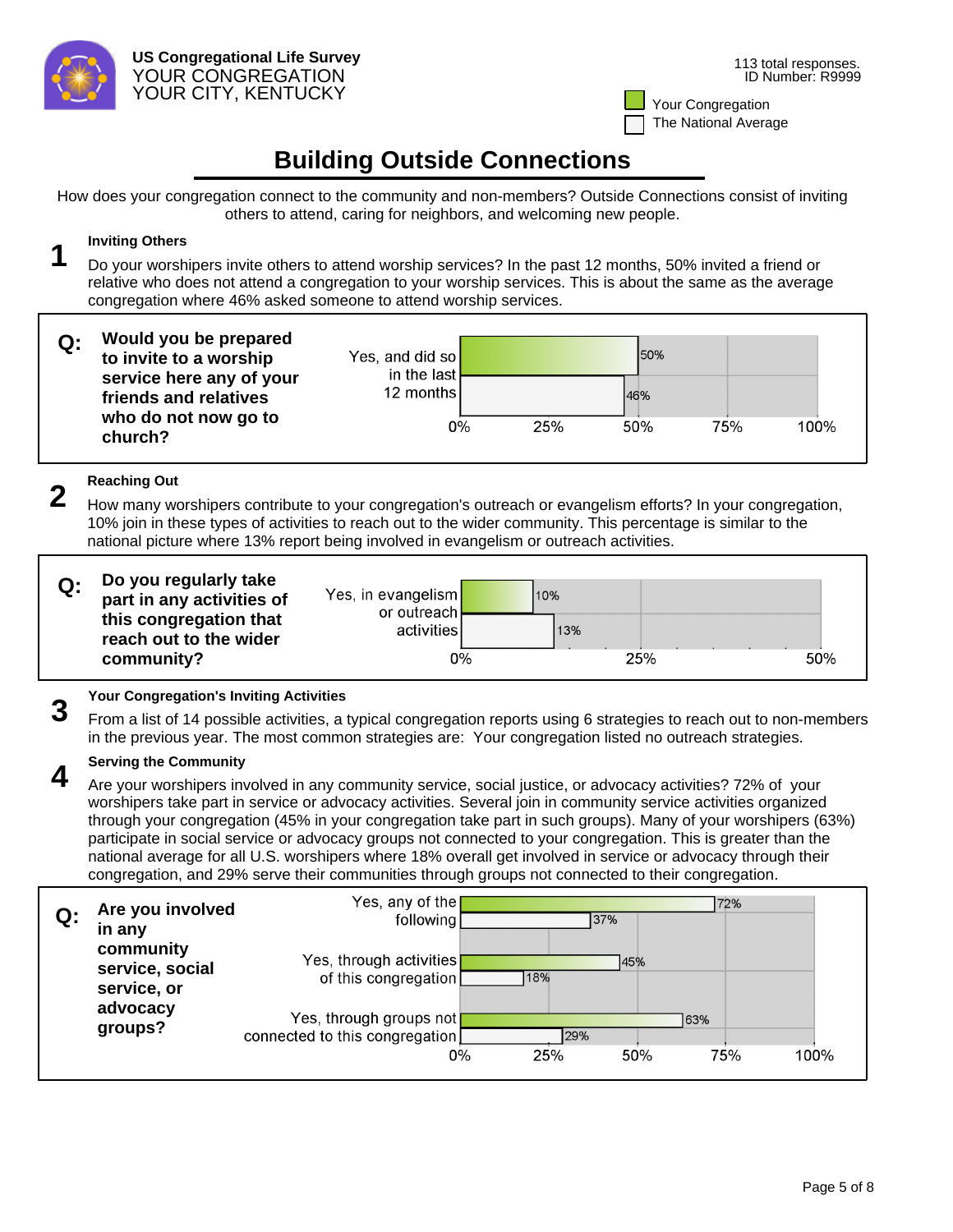

**5** Welcoming New People<br>**5** How many new people attend your worship services? About 33% of those attending worship services at your congregation have been coming for 5 years or less. Nationally, about 34% of all worshipers report attending 5 years or less. Visitors make up 7% of your worshipers. This compares to a national average of 6% of worshipers who are visitors.

| Q: | How long have you<br>been going to  | 5 years or less       |            | 33%<br>134% |     |     |      |
|----|-------------------------------------|-----------------------|------------|-------------|-----|-----|------|
|    | worship services or                 | $6-10$ years          | 23%<br>15% |             |     |     |      |
|    | activities at this<br>congregation? | More than<br>10 years |            | 137%<br>45% |     |     |      |
|    |                                     | Visiting              | 7%<br>6%   |             |     |     |      |
|    |                                     | 0%                    | 25%        |             | 50% | 75% | 100% |

**6** Knowing New People<br>**6** What type of faith background is typical of the new people in your congregation? New people (those attending five years or less) come from 4 different faith backgrounds: first-timers (0% in your congregation), those who have never regularly attended anywhere; returnees (27%), those who are coming back after not attending anywhere for several years; switchers (21%), those who participated in another congregation with a different faith tradition; and transfers (52%), those who were participating in another congregation of the same denomination immediately prior to attending your congregation.

| $Q$ : | <b>New People<br/>(attending your</b> | <u>First-timers 2%</u><br>$\n  8%\n$ |  |
|-------|---------------------------------------|--------------------------------------|--|
|       | congregation for no                   | 27%<br>Returnees<br>18%              |  |
|       | more than five<br>years):             | 21%<br><b>Switchers</b><br>7%        |  |
|       |                                       | 152%<br><b>Transfers</b><br>158%     |  |
|       |                                       | 25%<br>50%<br>75%<br>100%<br>0%      |  |

**Getting Here**<br>Do worshipers come from the immediate community or do they travel some time in order to attend? The largest percentage of people in your congregation take 11-20 minutes to get to the services. Nearly all of the people in your congregation (82%) travel 20 minutes or less to attend services. Across all American congregations, 89% arrive in 20 minutes or less.



# **Making the Connections**

Review the seven connections with the people and the community outside your congregation and consider these discovery questions for group discussion:

\*What are your congregation's strengths in the areas of social care, evangelism, and advocacy? \*Is your focus what you expected it to be?

\*Are there gaps in your community connections? What walls do you need to break down or open up?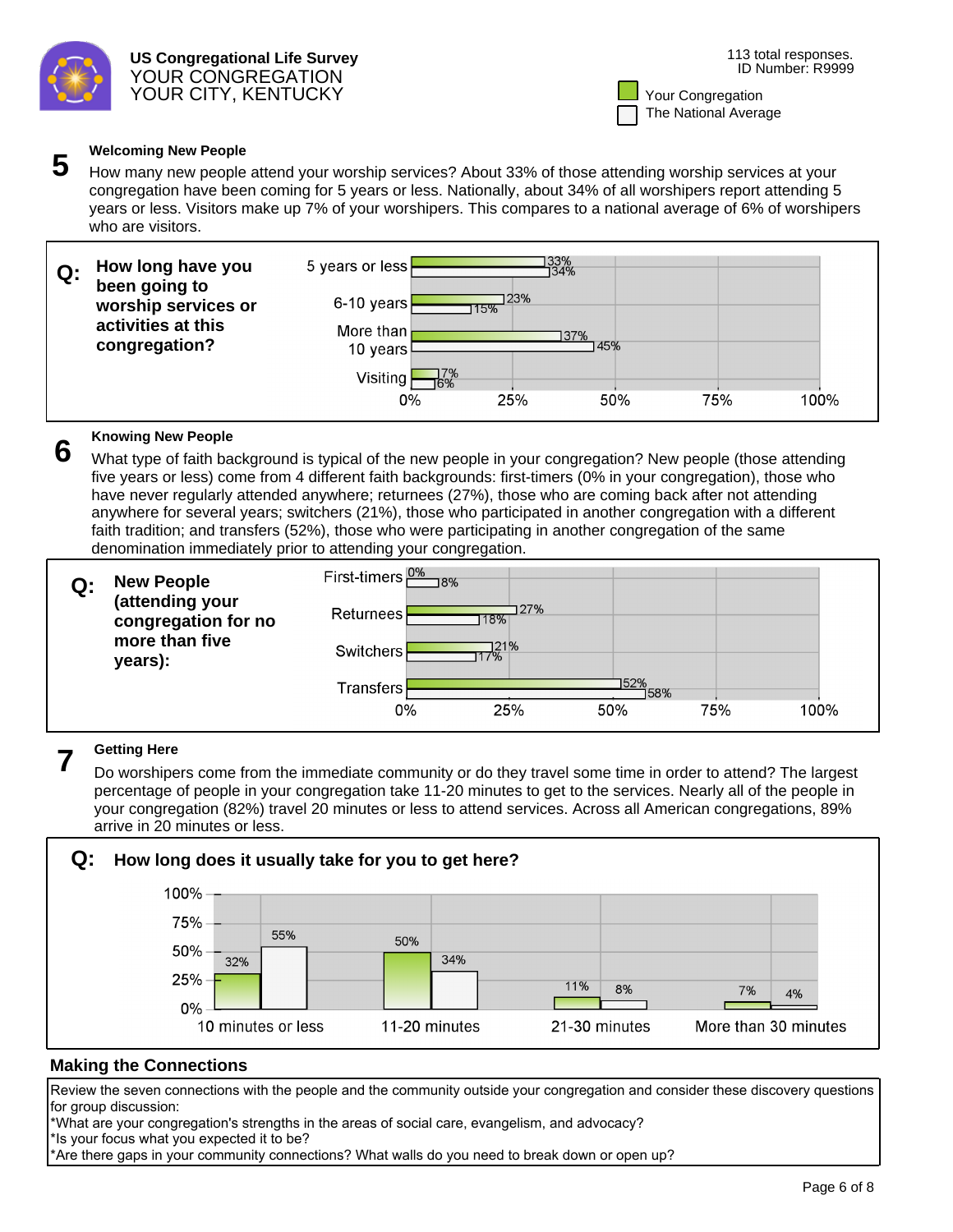

# **Building Identity Connections**

Worshipers have an individual identity based on their age, education, and other factors. Worshipers also have a congregational identity that includes what they value and their dreams for the congregation's future.

**1** Your Size<br> **1** Small congregations dot the landscape, but most worshipers find themselves in large congregations. Your congregation is mid-size with an average of 113 attendees. The chart below shows where your congregation fits in the size picture of all congregations.

|    | <b>Worship attendance</b> | Mega (over 1000) □ 3%       |     |      |     |      |
|----|---------------------------|-----------------------------|-----|------|-----|------|
| Q: | in the U.S.               | Large $(351-1000)$<br>$-8%$ |     |      |     |      |
|    |                           | Mid-size (101-350)          |     | 135% |     |      |
|    |                           | Small (100 or less) [       |     | 154% |     |      |
|    |                           | 0%                          | 25% | 50%  | 75% | 100% |

**2** Your Gender Profile<br>**2** Who makes up your congregation? There are fewer men (39%) than women (61%) in most congregations. Women outnumber men in your congregation (54% are women).

**Your Age Profile**<br>In most congregations, those aged 45-64 make up the largest group (36%). The average age of worshipers in your congregation is 56. This is older than than the national average of 51. People in the age range of 45-64 comprise the largest age group in your congregation.



**4** Your Educational Background<br>Worshipers in the U.S. tend to be well-educated. The U.S. Census shows that about 23% of people across the country hold at least a college degree. Among worshipers, the figure is 41%. In your congregation, 77% report a college or graduate degree.

**5** Your Household Types<br>**5** Most worshipers in America are married; this is not true in your congregation.Overall, 55% of worshipers have children living at home, more than the results for your congregation (19%). Again, worshipers differ from typical Americans. The U.S. Census indicates that only 52% of the population in this country are currently married, and about 33% have children living at home.